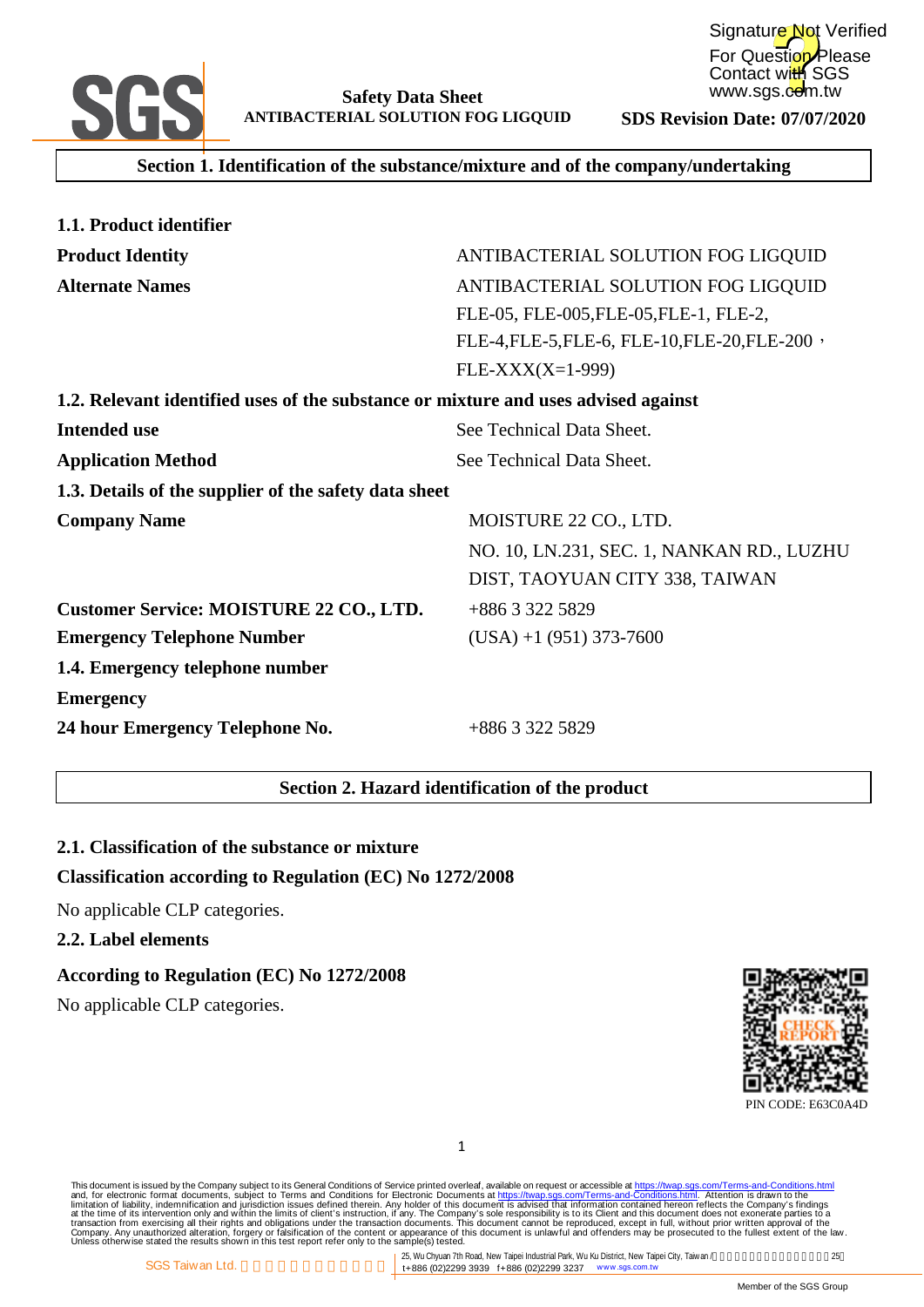

| [Prevention]:                                |
|----------------------------------------------|
| No CLP prevention statements                 |
| [Response]:                                  |
| No CLP response statements                   |
| [Storage]:                                   |
| No CLP storage statements                    |
| [Disposal]:                                  |
| No CLP disposal statements                   |
| 2.3. Other hazards                           |
| This product contains no PBT/vPvB chemicals. |
|                                              |

# **Section 3. Composition/information on ingredients**

# **3.2. Mixtures**

If the product contains substances that present a hazard according to Regulation (EC) No. 1272/2008 [CLP/GHS] (as amended by (EU) 2015/830), they are listed below.

| <b>Ingredient/Chemical Designations</b> | Weight % | <b>Classification according to</b><br>regulation EC No. 1272/2008* | Notes* |
|-----------------------------------------|----------|--------------------------------------------------------------------|--------|
| <b>Water</b>                            | 95       | <b>Not Classified</b>                                              |        |
| 0007732-18-5<br><b>CAS Number:</b>      |          |                                                                    |        |
| EC No.<br>231-791-2                     |          |                                                                    |        |
| <b>Index No.:</b>                       |          |                                                                    |        |
| Glycerin                                |          | <b>Not Classified</b>                                              |        |
| <b>CAS Number:</b><br>0000056-81-5      |          |                                                                    |        |
| 200-289-5<br>EC No.                     |          |                                                                    |        |
| <b>Index No.:</b>                       |          |                                                                    |        |
| 1,2-Propanediol                         |          | <b>Not Classified</b>                                              |        |
| <b>CAS Number:</b><br>0000057-55-6      |          |                                                                    |        |
| EC No.<br>200-338-0                     |          |                                                                    |        |
| <b>Index No.:</b>                       |          |                                                                    |        |
| Phenol, 5-methyl-2-(1-methylethyl)-     | 0.3      | Acute Tox. 4; H302                                                 |        |
| <b>CAS Number:</b><br>0000089-83-8      |          | Skin Corr. 1B;H314                                                 |        |
|                                         |          | <b>Aquatic Chronic 2; H411</b>                                     |        |

2

This document is issued by the Company subject to Terms and Conditions of Service printed overleaf, available on request on Terms-and-Conditions.html. Attention is drawn to the<br>and, for electronic format documents, subject

25, Wu Chyuan 7th Road, New Taipei Industrial Park, Wu Ku District, New Taipei City, Taiwan / The Taiwan 7th Road, New 25 t+886 (02)2299 3939 f+886 (02)2299 3237 www.sgs.com.tw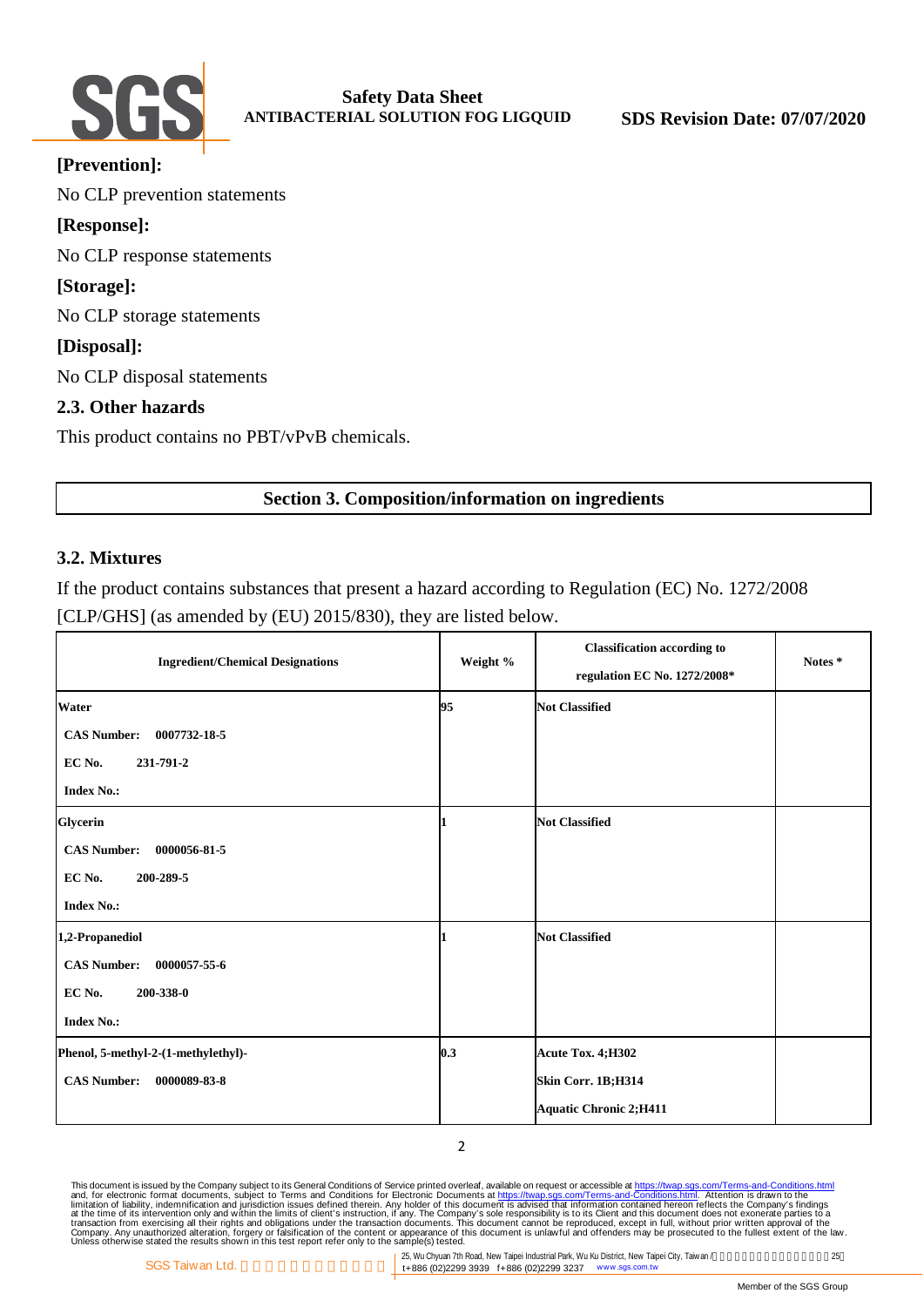

| EC No.<br>201-944-8                |     |                       |  |
|------------------------------------|-----|-----------------------|--|
| <b>Index No.:</b><br>604-032-00-1  |     |                       |  |
| Triethylene Glycol (TEG)           |     | <b>Not Classified</b> |  |
| <b>CAS Number:</b><br>0000112-27-6 |     |                       |  |
| EC No.<br>203-953-2                |     |                       |  |
| <b>Index No.:</b>                  |     |                       |  |
| 2-Phenoxyethanol                   | 0.5 | Acute Tox. 4;H302     |  |
| <b>CAS Number:</b><br>0000122-99-6 |     | Eye Irrit. 2;H319     |  |
| EC No.<br>204-589-7                |     |                       |  |
| <b>Index No.:</b><br>603-098-00-9  |     |                       |  |
| 1,2-Hexanediol                     | 1   | Acute Tox. 4;H319     |  |
| <b>CAS Number:</b><br>0006920-22-5 |     |                       |  |
| EC No.<br>230-029-6                |     |                       |  |
| <b>Index No.:</b>                  |     |                       |  |
| <b>Terpineol</b>                   | 0.2 | Eye Irrit. 2;H319     |  |
| <b>CAS Number:</b><br>0008000-41-7 |     | Skin Irrit. 2;H315    |  |
| EC No.<br>232-268-1                |     |                       |  |
| <b>Index No.:</b>                  |     |                       |  |

 $\sqrt{\text{CLP 31}}$  Reference EC No. 1272/2008 1.1.3.1. Notes relating to the identification, classification and labelling of substances (Table 3.1).

In accordance with paragraph (i) of §1910.1200, the specific chemical identity and/or exact percentage (concentration) of composition has been withheld as a trade secret.

\*PBT/vPvB - PBT-substance or vPvB-substance.

The full texts of the phrases are shown in Section 16.

# **Section 4. First aid measures**

# **4.1. Description of first aid measures**

General In all cases of doubt, or when symptoms persist, seek medical attention. Never give anything by mouth to an unconscious person. **Inhalation** Remove to fresh air, keep patient warm and at rest. If breathing is irregular or stopped, give artificial respiration. If unconscious, place in the recovery position and obtain immediate medical attention. Give nothing by mouth.

3

This document is issued by the Company subject to Terms and Conditions of Service printed overleaf, available on request on Terms-and-Conditions.html. Attention is drawn to the<br>and, for electronic format documents, subject

25, Wu Chyuan 7th Road, New Taipei Industrial Park, Wu Ku District, New Taipei City, Taiwan /  $25$ t+886 (02)2299 3939 f+886 (02)2299 3237 www.sgs.com.tw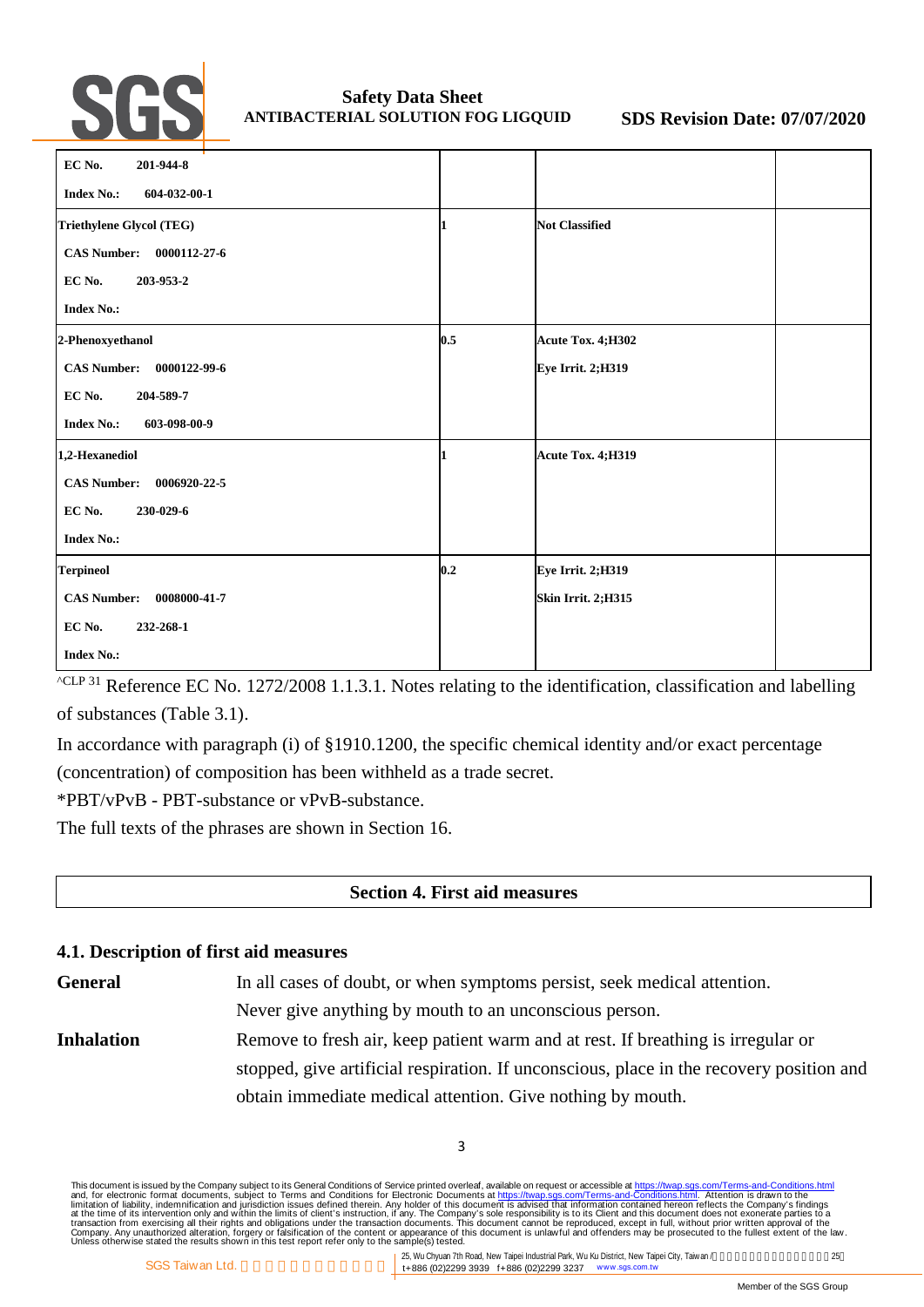

| Eye              | Irrigate copiously with clean water for at least 15 minutes, holding the eyelids apart<br>and seek medical attention. |
|------------------|-----------------------------------------------------------------------------------------------------------------------|
| <b>Skin</b>      | Remove contaminated clothing. Wash skin thoroughly with soap and water or use a                                       |
|                  | recognized skin cleanser.                                                                                             |
| <b>Ingestion</b> | If swallowed obtain immediate medical attention. Keep at rest. Do NOT induce                                          |
|                  | vomiting.                                                                                                             |
|                  | 4.2. Most important symptoms and effects, both acute and delayed                                                      |
| <b>Overview</b>  | No specific symptom data available.                                                                                   |
|                  | Treat symptomatically. See section 2 for further details.                                                             |

# **4.3. Indication of any immediate medical attention and special treatment needed**

Notes to physician Treat symptomatically.

# **Section 5. Fire-fighting measures**

# **5.1. Extinguishing media**

Recommended extinguishing media; alcohol resistant foam, CO<sub>2</sub>, powder, water spray. Unsuitable extinguishing media: Do not use; water jet.

# **5.2. Special hazards arising from the substance or mixture**

Hazardous decomposition: Carbon Dioxide, Carbon Monoxide

# **5.3. Advice for fire-fighters**

Put on appropriate personal protective equipment (see section 8).

**ERG Guide No.** 

# **Section 6. Accidental release measures**

# **6.1. Personal precautions, protective equipment and emergency procedures**

Put on appropriate personal protective equipment (see section 8).

# **6.2. Environmental precautions**

Do not allow spills to enter drains or waterways.

Use good personal hygiene practices. Wash hands before eating, drinking, smoking or using toilet. Promptly remove soiled clothing and wash thoroughly before reuse.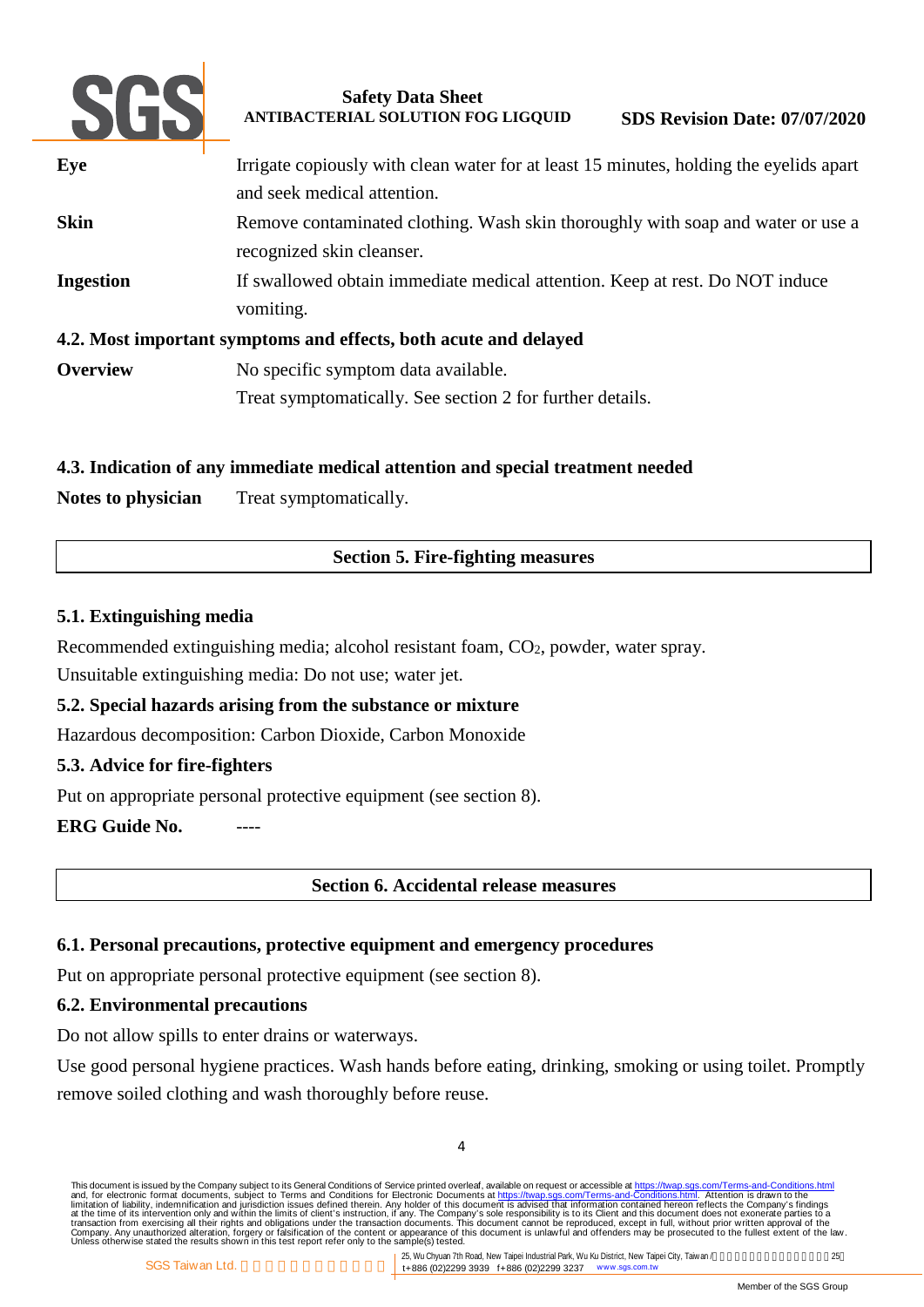

# **6.3. Methods and material for containment and cleaning up**

Small Spill: Absorb spill with vermiculite or other inert material, then place in a container for chemical waste.

Large Spill: Flush spill area with water spray. Prevent runoff from entering drains, sewers, or streams. Dike for late disposal.

# **6.4 Reference to other sections**

See Section 1 for emergency contact information.

See Section 8 for information on appropriate personal protective equipment.

See Section 13 for additional waste treatment information.

# **Section 7. Handling and storage**

# **7.1. Precautions for safe handling**

Store in cool, dry ventilated area. Avoid excessive heat. Always keep containers tightly closed when not in use.

Avoid contact with eyes. Provide adequate ventilation. Wear appropriate personal protective equipment.

Observe good industrial hygiene practices.

See section 2 for further details. - [Prevention]:

# **7.2. Conditions for safe storage, including any incompatibilities**

Incompatible materials: Strong oxidizing agents

See section 2 for further details. - [Storage]:

# **7.3. Specific end use(s)**

No available information

# **Section 8. Exposure controls / personal protection**

# **8.1. Control parameters**

| <b>Exposure</b> |            |              |                                              |  |
|-----------------|------------|--------------|----------------------------------------------|--|
| CAS No.         | Ingredient | Source       | <b>Value</b>                                 |  |
| 0000056-81-5    | Glycerin   | <b>OSHA</b>  | TWA 15 mg/m3 (total dust) TWA 5 mg/m3 (resp) |  |
|                 |            | <b>ACGIH</b> | TWA: 3 mg/m3 (respirable) 10 mg/m3 (mist)    |  |
|                 |            | <b>NIOSH</b> | No established RELs                          |  |
|                 |            | Supplier     | No Established Limit                         |  |

5

This document is issued by the Company subject to Terms and Conditions of Service printed overleaf, available on request on Terms-and-Conditions.html. Attention is drawn to the<br>and, for electronic format documents, subject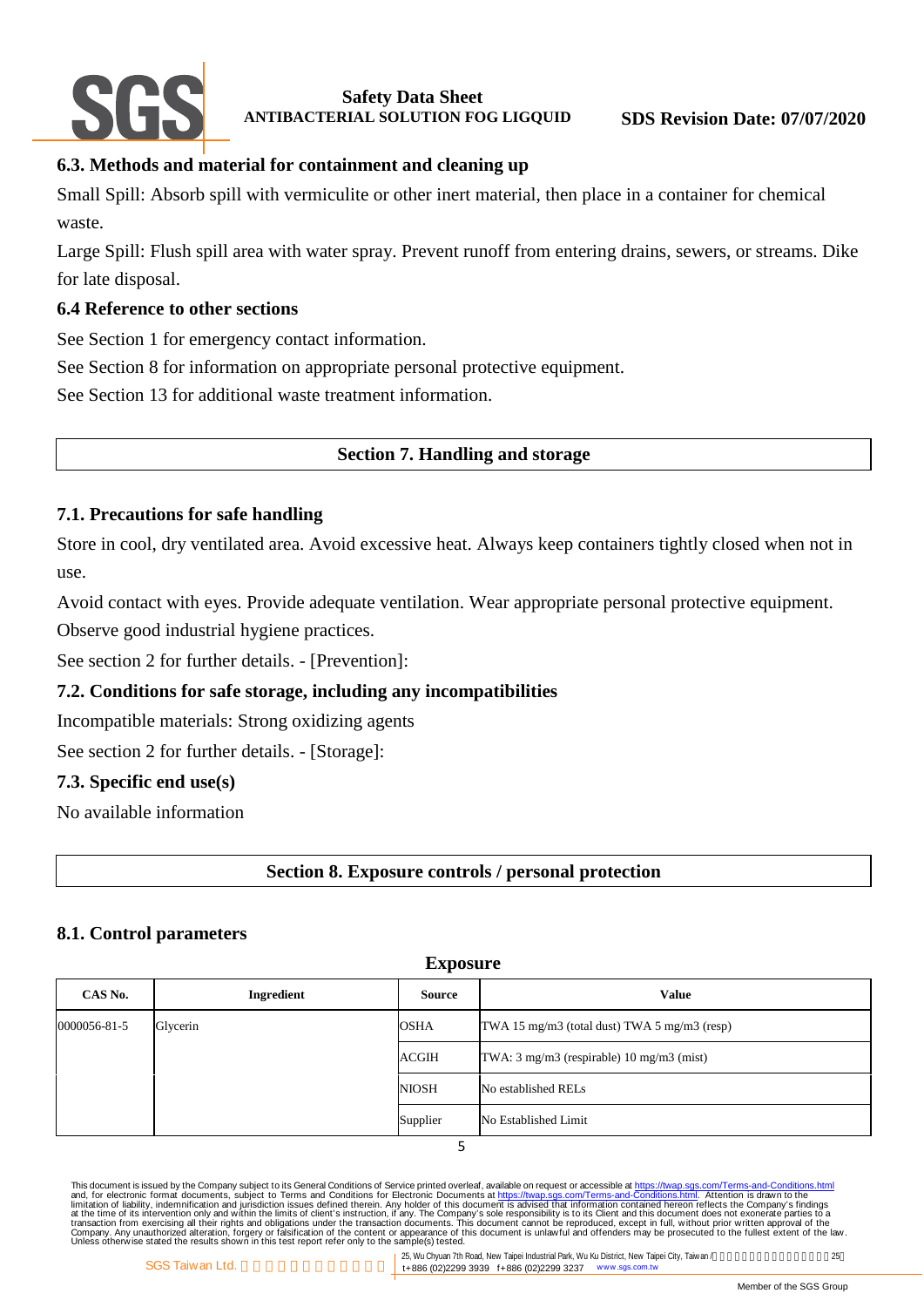

| 0000057-55-6 | 1,2-Propanediol                     | <b>OSHA</b>  | No Established Limit               |
|--------------|-------------------------------------|--------------|------------------------------------|
|              |                                     | <b>ACGIH</b> | TWA(Aerosol): 10 mg/m3             |
|              |                                     | <b>NIOSH</b> | No Established Limit               |
|              |                                     | Supplier     | 10 mg/m3 TWA (listed as AIHA WEEL) |
| 0000089-83-8 | Phenol, 5-methyl-2-(1-methylethyl)- | <b>OSHA</b>  | No Established Limit               |
|              |                                     | <b>ACGIH</b> | No Established Limit               |
|              |                                     | <b>NIOSH</b> | No Established Limit               |
|              |                                     | Supplier     | No Established Limit               |
| 0000112-27-6 | Triethylene Glycol (TEG)            | <b>OSHA</b>  | No Established Limit               |
|              |                                     | <b>ACGIH</b> | No Established Limit               |
|              |                                     | <b>NIOSH</b> | No Established Limit               |
|              |                                     | Supplier     | No Established Limit               |
| 0000122-99-6 | 2-Phenoxyethanol                    | <b>OSHA</b>  | No Established Limit               |
|              |                                     | <b>ACGIH</b> | No Established Limit               |
|              |                                     | <b>NIOSH</b> | No Established Limit               |
|              |                                     | Supplier     | No Established Limit               |
| 0006920-22-5 | 1,2-Hexanediol                      | <b>OSHA</b>  | No Established Limit               |
|              |                                     | <b>ACGIH</b> | No Established Limit               |
|              |                                     | <b>NIOSH</b> | No Established Limit               |
|              |                                     | Supplier     | No Established Limit               |
| 0007732-18-5 | Water                               | <b>OSHA</b>  | No Established Limit               |
|              |                                     | <b>ACGIH</b> | No Established Limit               |
|              |                                     | <b>NIOSH</b> | No Established Limit               |
|              |                                     | Supplier     | No Established Limit               |
| 0008000-41-7 | Terpineol                           | <b>OSHA</b>  | No Established Limit               |
|              |                                     | ACGIH        | No Established Limit               |
|              |                                     | <b>NIOSH</b> | No Established Limit               |
|              |                                     | Supplier     | No Established Limit               |

Contains mineral oil. The exposure limits for oil mist are 5 mg/m3 OSHA PEL and 10 mg/m3 ACGIH.

This document is issued by the Company subject to Terms and Conditions of Service printed overleaf, available on request on Terms-and-Conditions.html. Attention is drawn to the<br>and, for electronic format documents, subject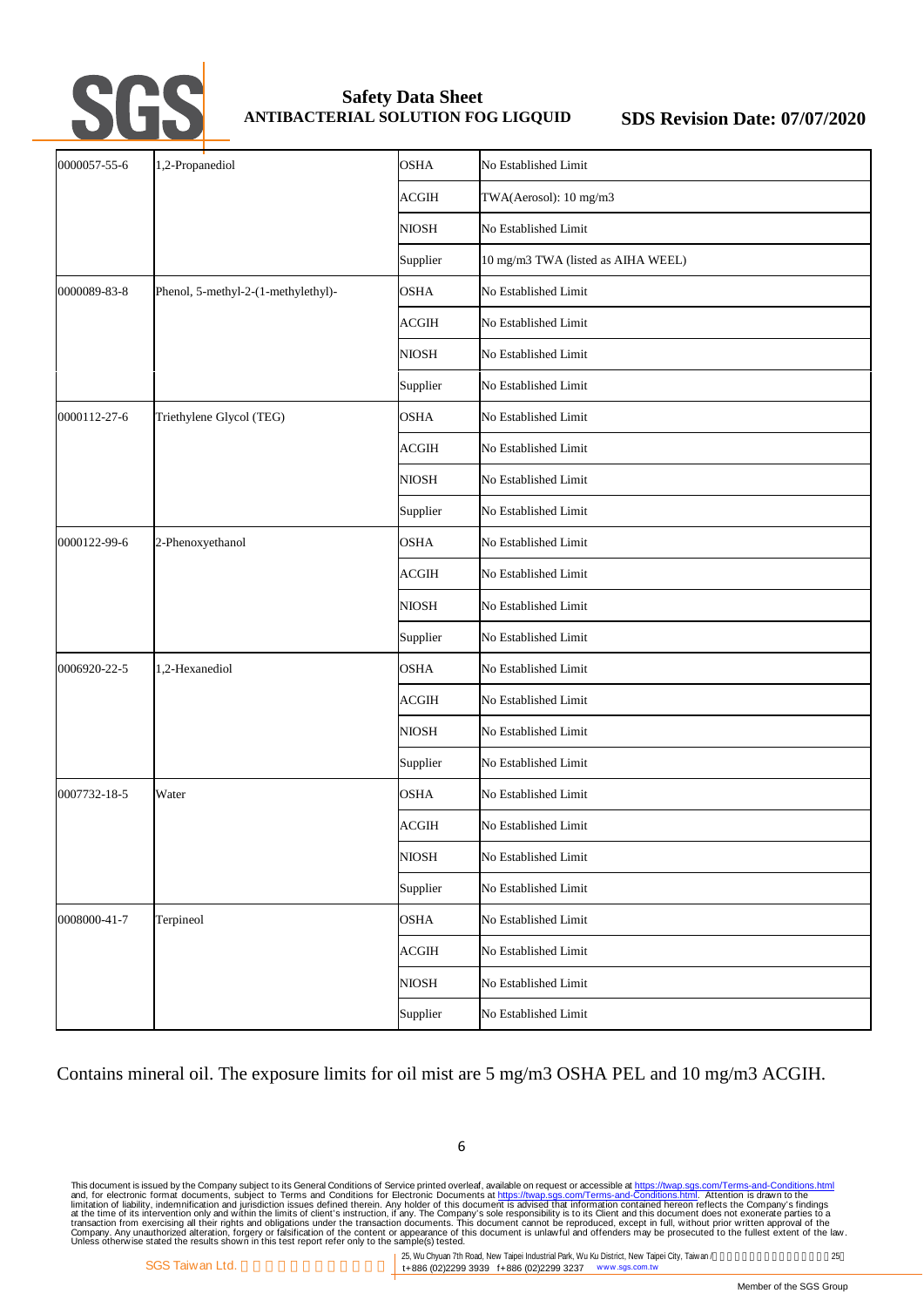

| 8.2. Exposure controls |                                                                                                                                                                                                                                                                                                                                                                    |
|------------------------|--------------------------------------------------------------------------------------------------------------------------------------------------------------------------------------------------------------------------------------------------------------------------------------------------------------------------------------------------------------------|
| <b>Respiratory</b>     | If workers are exposed to concentrations above the exposure limit they must use the<br>appropriate, certified respirators.                                                                                                                                                                                                                                         |
| <b>Eyes</b>            | Protective safety glasses recommended                                                                                                                                                                                                                                                                                                                              |
| <b>Skin</b>            | Avoid skin contact. Protective gloves recommended.                                                                                                                                                                                                                                                                                                                 |
|                        | <b>Engineering Controls</b> Provide adequate ventilation. Where reasonably practicable this should be achieved<br>by the use of local exhaust ventilation and good general extraction. If these are not<br>sufficient to maintain concentrations of particulates and any vapor below<br>occupational exposure limits suitable respiratory protection must be worn. |
|                        | <b>Other Work Practices</b> Use good personal hygiene practices. Wash hands before eating, drinking, smoking<br>or using toilet. Promptly remove soiled clothing and wash thoroughly before reuse.                                                                                                                                                                 |

See section 2 for further details.

# **Section 9. Physical and chemical properties**

| <b>Appearance</b>                                   | <b>Transparent Liquid</b> |
|-----------------------------------------------------|---------------------------|
| Odor                                                | Specific smell            |
| <b>Odor threshold</b>                               | No available information  |
| pH                                                  | No available information  |
| Melting point / freezing point                      | $5.5 \sim 6.5$            |
| Initial boiling point and boiling range             | No available information  |
| <b>Flash Point</b>                                  | 242.6°F 117°C             |
| Evaporation rate (Ether $= 1$ )                     | No available information  |
| <b>Flammability (solid, gas)</b>                    | No available information  |
| <b>Upper/lower flammability or explosive limits</b> | No available information  |
| Vapor pressure (Pa)                                 | No available information  |
| <b>Vapor Density</b>                                | No available information  |
| <b>Relative Density</b>                             | No available information  |
| <b>Solubility in Water</b>                          | No available information  |
| Partition coefficient n-octanol/water (Log Kow)     | No available information  |
| <b>Auto-ignition temperature</b>                    | No available information  |
| <b>Decomposition temperature</b>                    | No available information  |
| <b>Viscosity (cSt)</b>                              | No available information  |
|                                                     | 7                         |

This document is issued by the Company subject to Terms and Conditions of Service printed overleaf, available on request on Terms-and-Conditions.html. Attention is drawn to the<br>and, for electronic format documents, subject

25, Wu Chyuan 7th Road, New Taipei Industrial Park, Wu Ku District, New Taipei City, Taiwan / t+886 (02)2299 3939 f+886 (02)2299 3237 www.sgs.com.tw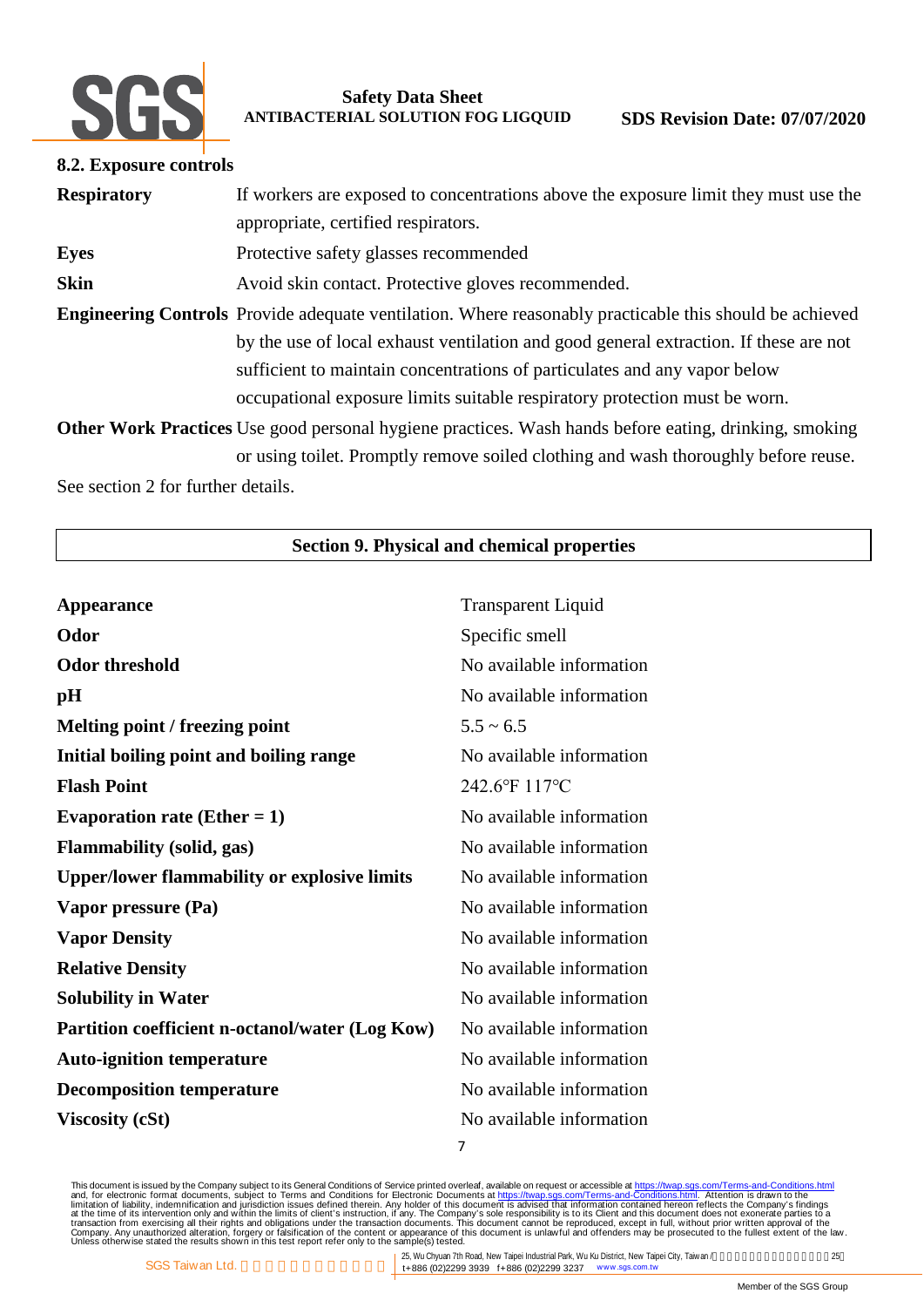

# **9.2. Other information**

No other relevant information.

**Oxdising properties** No available information **Explosive properties** No available information

# **Section 10. Stability and reactivity**

# **10.1. Reactivity**

Hazardous Polymerization will not occur.

# **10.2. Chemical stability**

Stable under normal circumstances.

#### **10.3. Possibility of hazardous reactions**

No available information

#### **10.4. Conditions to avoid**

Avoid temperatures exceeding the flash point. Contact with incompatible materials.

#### **10.5. Incompatible materials**

Strong oxidizing agents

# **10.6. Hazardous decomposition products**

Carbon Dioxide, Carbon Monoxide

# **Section 11. Toxicological information**

# **11.1. Information on toxicological effects**

# **Acute toxicity**

Note: When no route specific LD50 data is available for an acute toxin, the converted acute toxicity point estimate was used in the calculation of the product's ATE (Acute Toxicity Estimate).

| Ingredient           | Oral LD50,     | Skin LD50,                         | <b>Inhalation</b> | <b>Inhalation</b> | <b>Inhalation</b> |
|----------------------|----------------|------------------------------------|-------------------|-------------------|-------------------|
|                      | mg/kg          | mg/kg                              | Vapour LC50,      | Dust/Mist LC50,   | Gas LC50,         |
|                      |                |                                    | mg/L/4hr          | mg/L/4hr          | ppm               |
| Glycerin - (56-81-5) |                | 23,000.00, Mouse 56,750.00, Guinea | No data           | No data           | No data           |
|                      | - Category: NA | Pig - Category:                    | available         | available         | available         |
|                      |                | <b>NA</b>                          |                   |                   |                   |

8

This document is issued by the Company subject to Terms and Conditions of Service printed overleaf, available on request on Terms-and-Conditions.html. Attention is drawn to the<br>and, for electronic format documents, subject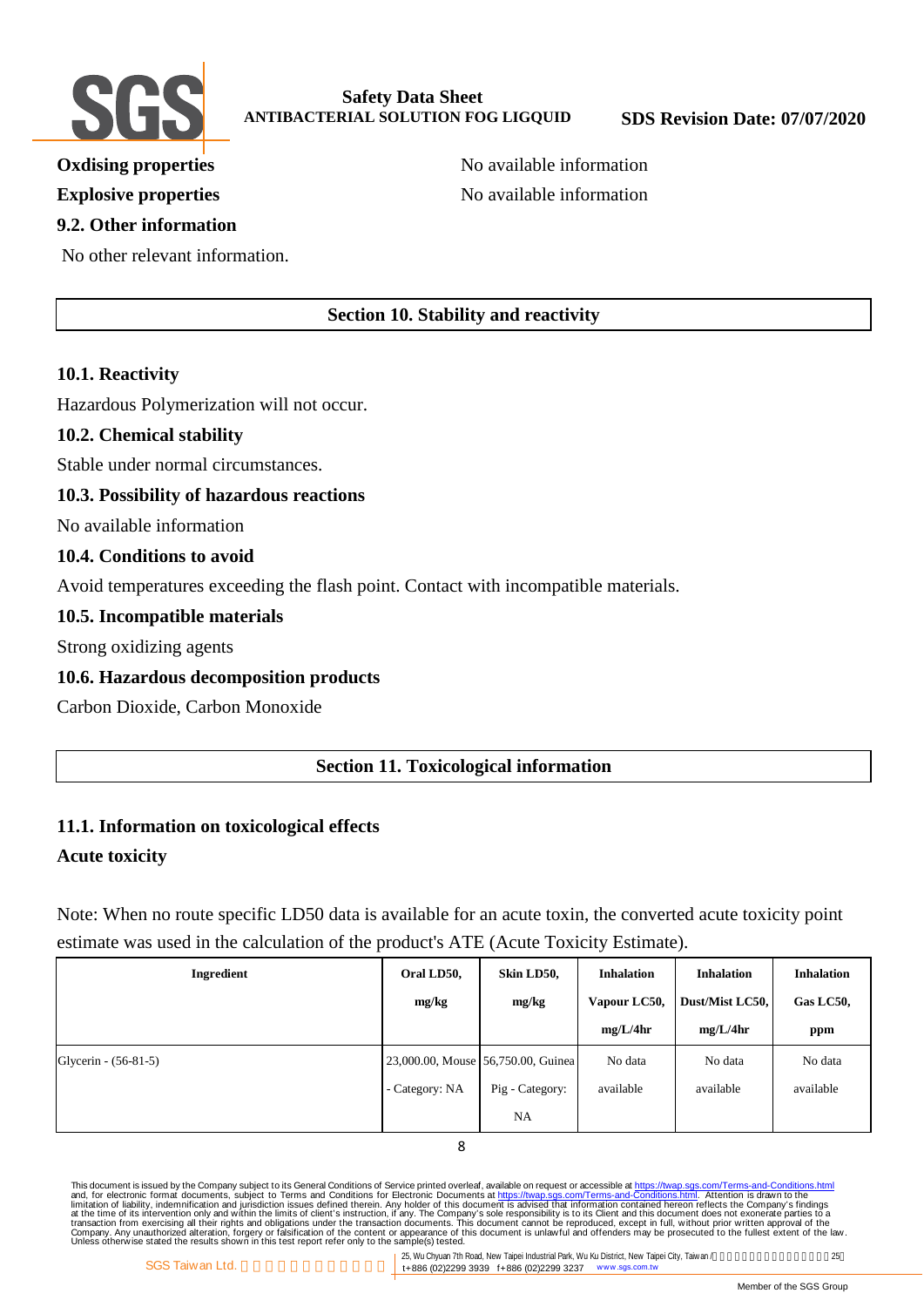

| 1,2-Propanediol - (57-55-6)                             |  | 22,000.00, Rat -     | $> 2,000.00$ , Rabbit | No data              | No data   | No data   |
|---------------------------------------------------------|--|----------------------|-----------------------|----------------------|-----------|-----------|
|                                                         |  | Category: NA         | - Category: NA        | available            | available | available |
| Phenol, 5-methyl-2- $(1$ -methylethyl $)$ - $(89-83-8)$ |  | 980.00, Rat -        | $> 2,000.00$ . Rat -  | No data              | No data   | No data   |
|                                                         |  | Category: 4          | Category: NA          | available            | available | available |
| Triethylene Glycol (TEG) - (112-27-6)                   |  | $>16,000.00$ , Rat - | 16,000.00, Rabbit     | $> 5.20$ , Rat -     | No data   | No data   |
|                                                         |  | Category: NA         | Category: NA          | Category: NA         | available | available |
| 2-Phenoxyethanol - (122-99-6)                           |  | 4,070.00, Rat -      | 14,391.00, Rat -      | $> 1,000.00$ , Rat - | No data   | No data   |
|                                                         |  | Category: 5          | Category: NA          | Category: NA         | available | available |
| 1,2-Hexanediol - (6920-22-5)                            |  | 6,166.00, Rat -      | $> 2,000.00$ , Rat -  | $> 7.015$ , Rat -    | No data   | No data   |
|                                                         |  | Category: NA         | Category: NA          | Category: NA         | available | available |
| Water - (7732-18-5)                                     |  | $>90,000.00$ , Rat - | No data               | No data              | No data   | No data   |
|                                                         |  | Category: NA         | available             | available            | available | available |
| Terpineol - (8000-41-7)                                 |  | No data              | No data               | No data              | No data   | No data   |
|                                                         |  | available            | available             | available            | available | available |

#### **Carcinogen Data**

| CAS No.      | Ingredient                          | <b>Source</b> | <b>Value</b>                                                       |  |  |
|--------------|-------------------------------------|---------------|--------------------------------------------------------------------|--|--|
| 0000056-81-5 | Glycerin                            | <b>OSHA</b>   | Regulated Carcinogen: No                                           |  |  |
|              |                                     | <b>NTP</b>    | Known: No; Suspected: No                                           |  |  |
|              |                                     | <b>IARC</b>   | Group 1: No; Group 2a: No; Group 2b: No; Group 3: No; Group 4: No; |  |  |
|              |                                     | <b>ACGIH</b>  | No Established Limit                                               |  |  |
| 0000057-55-6 | 1,2-Propanediol                     | <b>OSHA</b>   | Regulated Carcinogen: No                                           |  |  |
|              |                                     | <b>NTP</b>    | Known: No; Suspected: No                                           |  |  |
|              |                                     | <b>IARC</b>   | Group 1: No; Group 2a: No; Group 2b: No; Group 3: No; Group 4: No; |  |  |
|              |                                     | ACGIH         | No Established Limit                                               |  |  |
| 0000089-83-8 | Phenol, 5-methyl-2-(1-methylethyl)- | <b>OSHA</b>   | Regulated Carcinogen: No                                           |  |  |
|              |                                     | <b>NTP</b>    | Known: No; Suspected: No                                           |  |  |
|              |                                     | <b>IARC</b>   | Group 1: No; Group 2a: No; Group 2b: No; Group 3: No; Group 4: No; |  |  |
|              |                                     | <b>ACGIH</b>  | No Established Limit                                               |  |  |
| 0000112-27-6 | Triethylene Glycol (TEG)            | <b>OSHA</b>   | Regulated Carcinogen: No                                           |  |  |
|              |                                     | <b>NTP</b>    | Known: No; Suspected: No                                           |  |  |
|              |                                     | <b>IARC</b>   | Group 1: No; Group 2a: No; Group 2b: No; Group 3: No; Group 4: No; |  |  |
|              |                                     | ACGIH         | No Established Limit                                               |  |  |

9

This document is issued by the Company subject to Terms and Conditions of Service printed overleaf, available on request on Terms-and-Conditions.html. Attention is drawn to the<br>and, for electronic format documents, subject

25, Wu Chyuan 7th Road, New Taipei Industrial Park, Wu Ku District, New Taipei City, Taiwan / t+886 (02)2299 3939 f+886 (02)2299 3237 www.sgs.com.tw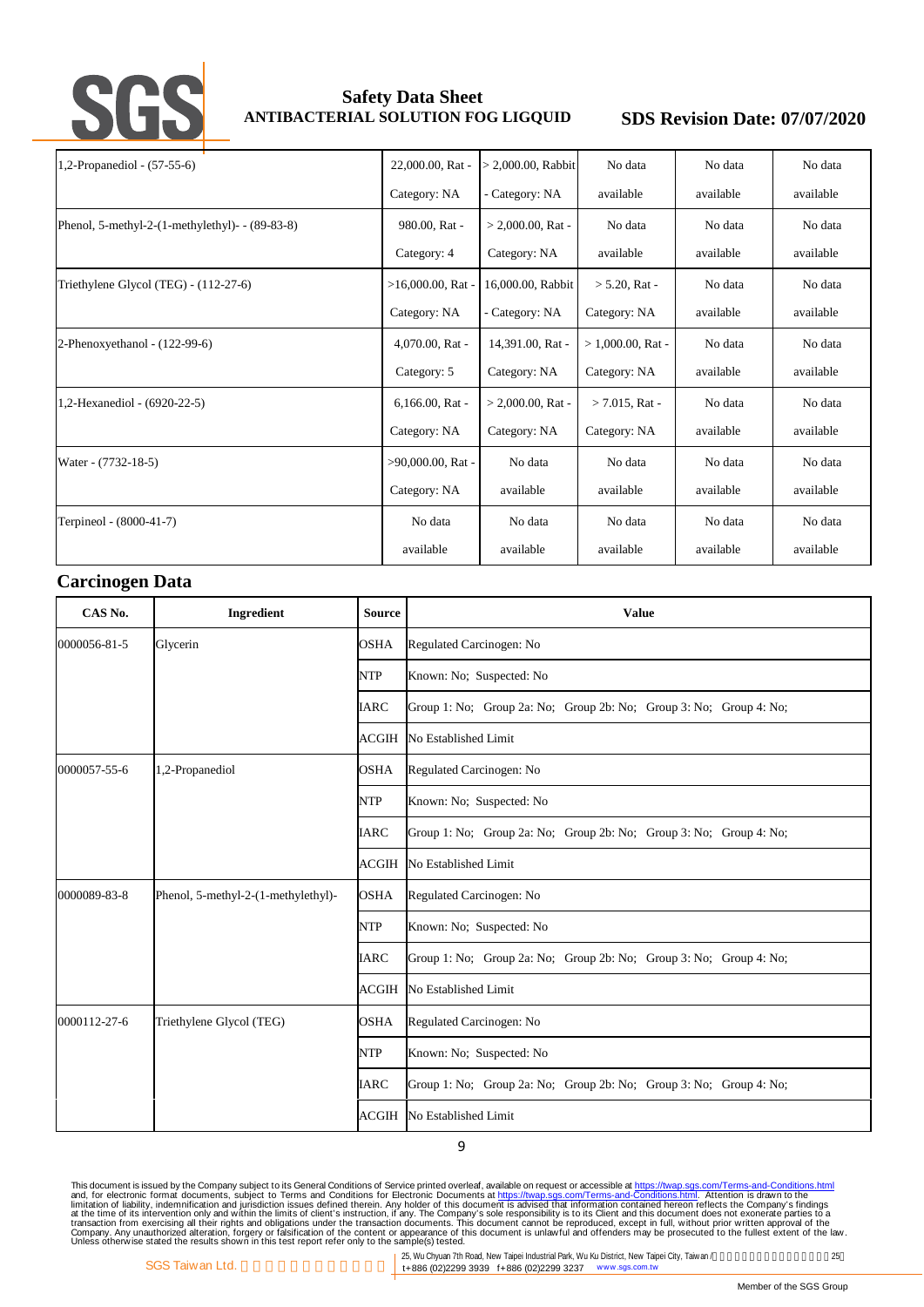

| 0000122-99-6                  | 2-Phenoxyethanol | OSHA        | Regulated Carcinogen: No                                                                                               |                                                                    |  |
|-------------------------------|------------------|-------------|------------------------------------------------------------------------------------------------------------------------|--------------------------------------------------------------------|--|
|                               |                  | <b>NTP</b>  | Known: No; Suspected: No                                                                                               |                                                                    |  |
|                               |                  | <b>IARC</b> |                                                                                                                        | Group 1: No; Group 2a: No; Group 2b: No; Group 3: No; Group 4: No; |  |
|                               |                  | ACGIH       | No Established Limit                                                                                                   |                                                                    |  |
| 0006920-22-5                  | 1,2-Hexanediol   | <b>OSHA</b> | Regulated Carcinogen: No                                                                                               |                                                                    |  |
|                               |                  | <b>NTP</b>  | Known: No; Suspected: No                                                                                               |                                                                    |  |
|                               |                  | <b>IARC</b> | Group 1: No; Group 2a: No; Group 2b: No; Group 3: No; Group 4: No;                                                     |                                                                    |  |
|                               |                  | ACGIH       | No Established Limit                                                                                                   |                                                                    |  |
| 0007732-18-5                  | Water            | OSHA        | Regulated Carcinogen: No                                                                                               |                                                                    |  |
|                               |                  | <b>NTP</b>  | Known: No; Suspected: No                                                                                               |                                                                    |  |
|                               |                  | <b>IARC</b> | Group 1: No; Group 2a: No; Group 2b: No; Group 3: No; Group 4: No;                                                     |                                                                    |  |
|                               |                  | ACGIH       | No Established Limit                                                                                                   |                                                                    |  |
| 0008000-41-7                  | Terpineol        | <b>OSHA</b> | Regulated Carcinogen: No                                                                                               |                                                                    |  |
|                               |                  | <b>NTP</b>  | Known: No; Suspected: No<br>Group 1: No; Group 2a: No; Group 2b: No; Group 3: No; Group 4: No;<br>No Established Limit |                                                                    |  |
|                               |                  | <b>IARC</b> |                                                                                                                        |                                                                    |  |
|                               |                  | ACGIH       |                                                                                                                        |                                                                    |  |
| <b>Classification</b>         |                  |             | Category                                                                                                               | <b>Hazard Description</b>                                          |  |
| Acute toxicity (oral)         |                  |             |                                                                                                                        | Not Applicable                                                     |  |
| Acute toxicity (dermal)       |                  |             |                                                                                                                        | Not Applicable                                                     |  |
| Acute toxicity (inhalation)   |                  |             | $---$                                                                                                                  | Not Applicable                                                     |  |
| Skin corrosion/irritation     |                  |             |                                                                                                                        | Not Applicable                                                     |  |
| Serious eye damage/irritation |                  |             |                                                                                                                        | Not Applicable                                                     |  |
| Respiratory sensitization     |                  |             |                                                                                                                        | Not Applicable                                                     |  |
| Skin sensitization            |                  |             | ---                                                                                                                    | Not Applicable                                                     |  |
| Germ cell mutagenicity        |                  |             | $---$                                                                                                                  | Not Applicable                                                     |  |
| Carcinogenicity               |                  |             |                                                                                                                        | Not Applicable                                                     |  |
| Reproductive toxicity         |                  |             | ---                                                                                                                    | Not Applicable                                                     |  |
| STOT-single exposure          |                  |             | $---$                                                                                                                  | Not Applicable                                                     |  |
| STOT-repeated exposure        |                  |             | ---                                                                                                                    | Not Applicable                                                     |  |
| Aspiration hazard             |                  |             |                                                                                                                        | Not Applicable                                                     |  |

10

25, Wu Chyuan 7th Road, New Taipei Industrial Park, Wu Ku District, New Taipei City, Taiwan / t+886 (02)2299 3939 f+886 (02)2299 3237 www.sgs.com.tw

This document is issued by the Company subject to Terms and Conditions of Service printed overleaf, available on request on Terms-and-Conditions.html. Attention is drawn to the<br>and, for electronic format documents, subject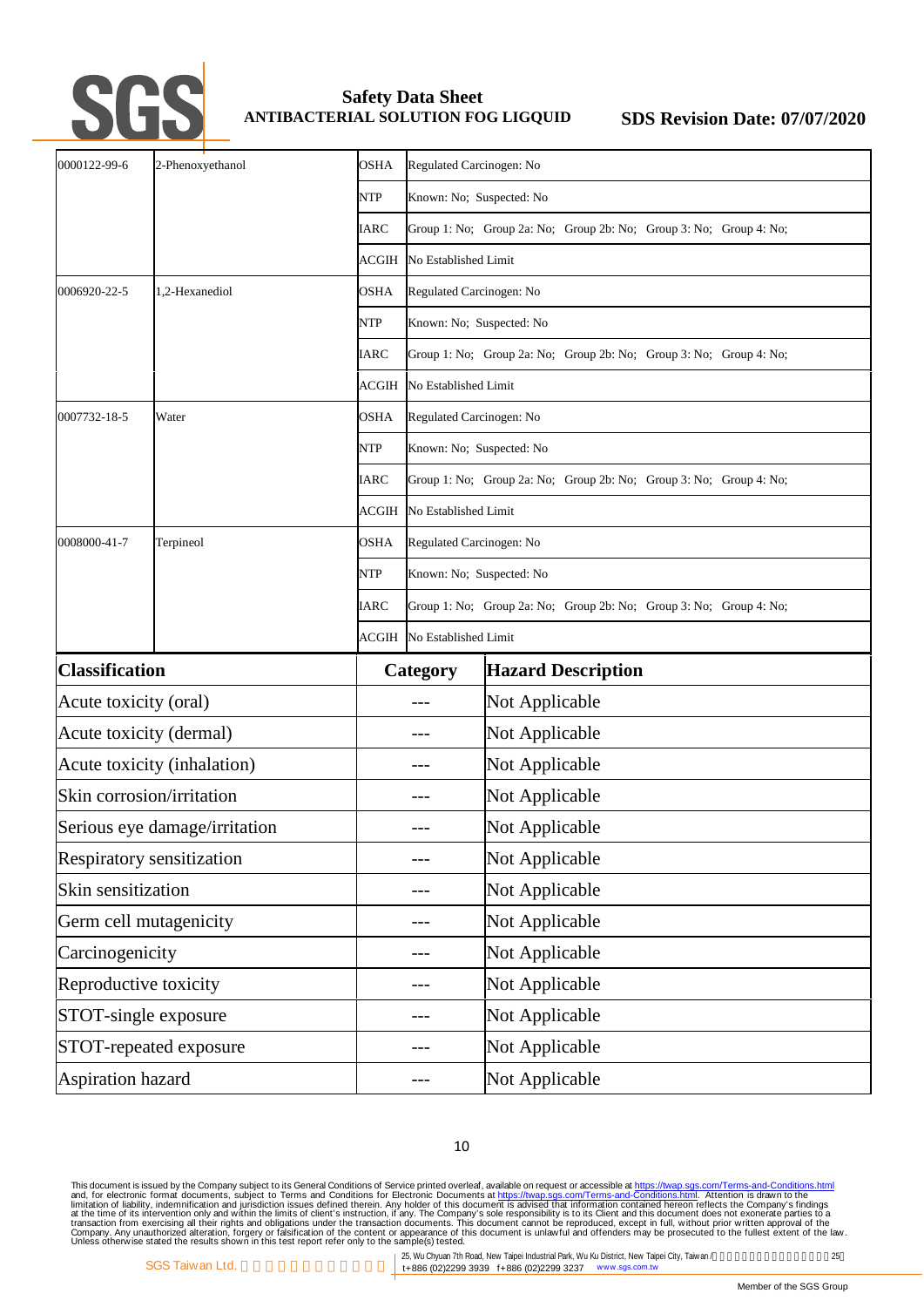

# **Section 12. Ecological information**

# **12.1. Toxicity**

No additional information provided for this product. See Section 3 for chemical specific data.

# **Aquatic Ecotoxicity**

| Ingredient                                            | 96 hr LC50 fish,            | 48 hr EC50 crustacea,         | ErC50 algae,                                    |  |
|-------------------------------------------------------|-----------------------------|-------------------------------|-------------------------------------------------|--|
|                                                       | mg/l                        | mg/l                          | mg/l                                            |  |
| Glycerin - (56-81-5)                                  | 54,000.00, Oncorhynchus     | 1,955.00, Daphnia magna       | Not Available                                   |  |
|                                                       | mykiss                      |                               |                                                 |  |
| 1,2-Propanediol - (57-55-6)                           | 40,613.00, Salmo gairdneri  | 18,340.00, Ceriodaphnia       | 24,200.00 (72 hr), Raphidocelis                 |  |
|                                                       |                             | dubia                         | subcapitata                                     |  |
| Phenol, 5-methyl-2- $(1$ -methylethyl)- - $(89-83-8)$ | 4.70, Oryzias latipes       | 3.20, Daphnia magna           | 14.00 (72 hr), Pseudokirchneriella              |  |
|                                                       |                             |                               | subcapitata                                     |  |
| Triethylene Glycol (TEG) - (112-27-6)                 | $> 10,000.00$ , Lepomis     | $> 10,000.00$ , Daphnia magna | 20,518.00 (96 hr), Not Defined                  |  |
|                                                       | macrochirus                 |                               |                                                 |  |
| 2-Phenoxyethanol - (122-99-6)                         | 344.00, Pimephales          | $> 500.00$ , Daphnia magna    | $> 500.00$ (72 hr), Desmodesmus                 |  |
|                                                       | promelas                    |                               | subspicatus                                     |  |
| 1,2-Hexanediol - (6920-22-5)                          | 1,000.00, Oncorhynchus<br>> | $>110.00$ , Daphnia magna     | 100.00 (72 hr), Pseudokirchneriella<br>$\rm{>}$ |  |
|                                                       | mykiss                      |                               | subcapitata                                     |  |
| Water - (7732-18-5)                                   | Not Available               | Not Available                 | Not Available                                   |  |
| Terpineol - (8000-41-7)                               | Not Available               | Not Available                 | Not Available                                   |  |

# **12.2. Persistence and degradability**

There is no data available on the preparation itself.

# **12.3. Bioaccumulative potential**

No available information

# **12.4. Mobility in soil**

No available information

# **12.5. Results of PBT and vPvB assessment**

This product contains no PBT/vPvB chemicals.

#### **12.6. Other adverse effects**

No available information

This document is issued by the Company subject to Terms and Conditions of Service printed overleaf, available on request on Terms-and-Conditions.html. Attention is drawn to the<br>and, for electronic format documents, subject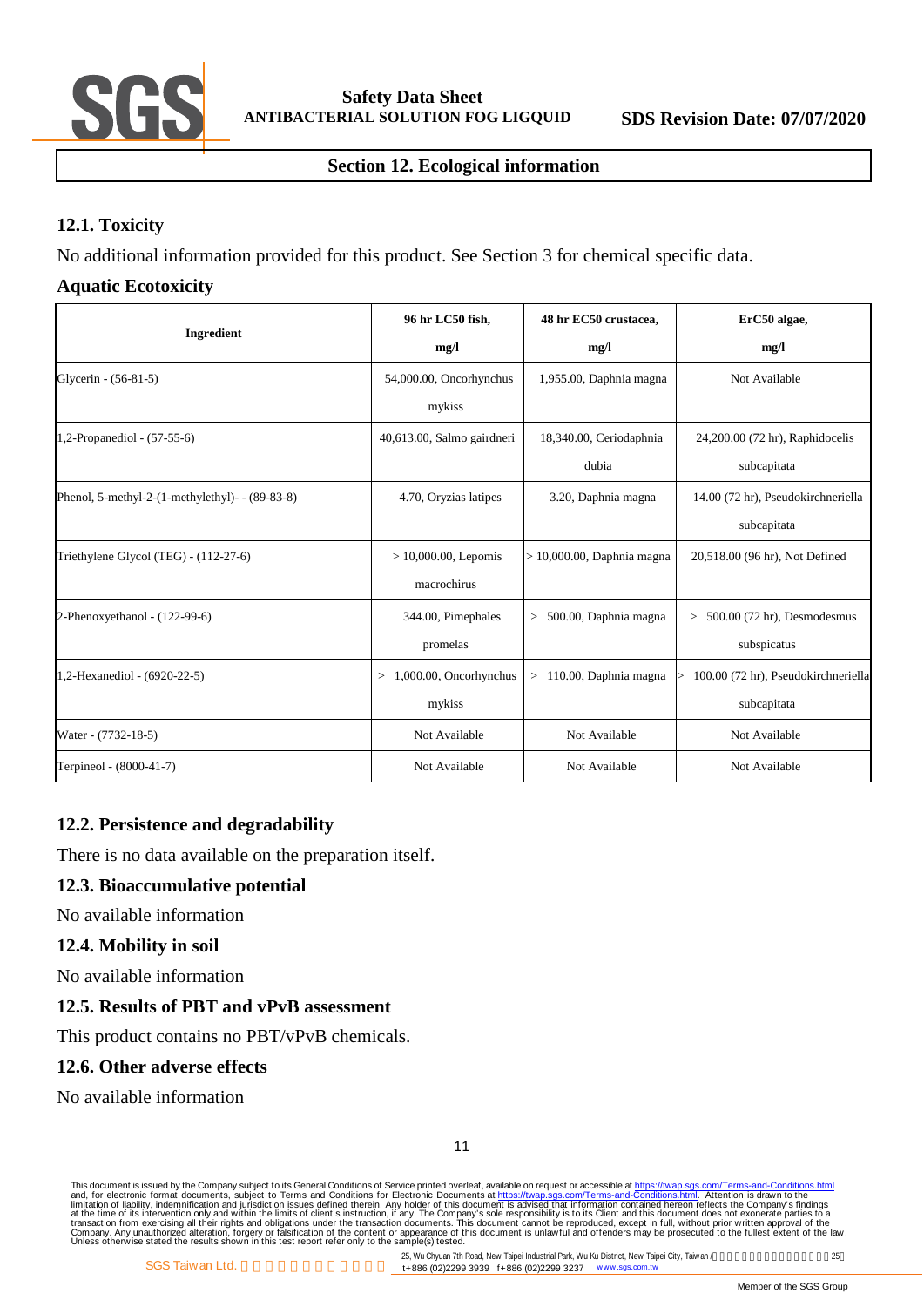

# **Section 13. Disposal considerations**

#### **13.1. Waste treatment methods**

Observe all federal, state and local regulations when disposing of this substance.

#### **Section 14. Transport information**

|                                        | <b>DOT</b> (Domestic Surface<br><b>Transportation</b> )                       | <b>IMO / IMDG (Ocean</b><br><b>Transportation</b> ) | <b>ICAO/IATA</b> |  |  |  |
|----------------------------------------|-------------------------------------------------------------------------------|-----------------------------------------------------|------------------|--|--|--|
| 14.1. UN number                        | Not Applicable                                                                | Not Regulated                                       | Not Regulated    |  |  |  |
| 14.2. UN proper shipping Not Regulated |                                                                               | Not Regulated                                       | Not Regulated    |  |  |  |
| name                                   |                                                                               |                                                     |                  |  |  |  |
| 14.3. Transport hazard                 | <b>DOT Hazard Class: Not</b>                                                  | <b>IMDG:</b> Not Applicable Air class: Not          |                  |  |  |  |
| class(es)                              | Applicable                                                                    | <b>Sub Class: Not</b><br>Applicable                 | Applicable       |  |  |  |
| 14.4. Packing group                    | Not Applicable                                                                | Not Applicable                                      | Not Applicable   |  |  |  |
| 14.5. Environmental hazards            |                                                                               |                                                     |                  |  |  |  |
| <b>IMDG</b>                            | Marine Pollutant: No;                                                         |                                                     |                  |  |  |  |
| 14.6. Special precautions for user     |                                                                               |                                                     |                  |  |  |  |
|                                        | No available information                                                      |                                                     |                  |  |  |  |
|                                        | 14.7. Transport in bulk according to Annex II of MARPOL73/78 and the IBC Code |                                                     |                  |  |  |  |
|                                        | Not Applicable                                                                |                                                     |                  |  |  |  |
|                                        | <b>Section 15. Regulatory information</b>                                     |                                                     |                  |  |  |  |

# **15.1. Safety, health and environmental regulations/legislation specific for the substance or mixture**

# **EU Legislation**

REGULATION (EU) 2015/830 amending Regulation (EC) No 1907/2006 of the European Parliament and of the Council concerning the Registration, Evaluation, Authorisation and Restriction of Chemicals (REACH).

# **National Legislation**

None noted.

This document is issued by the Company subject to Terms and Conditions of Service printed overleaf, available on request on Terms-and-Conditions.html. Attention is drawn to the<br>and, for electronic format documents, subject